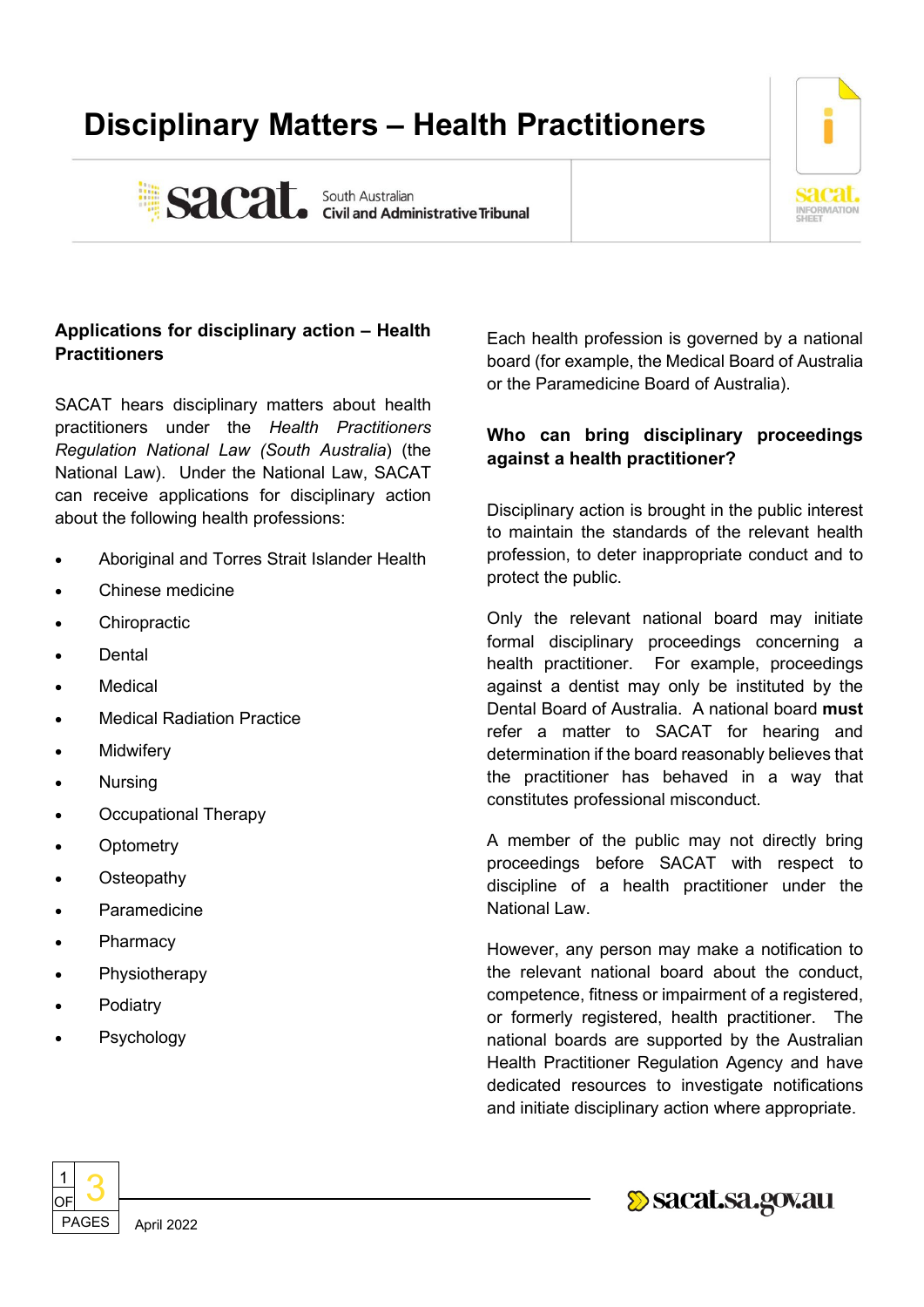

## **What action may be taken by a national board?**

A national board may in some circumstances take immediate action to protect the public and safeguard the public interest whilst a matter is being investigated or assessed. This may include suspension of registration or the imposition of conditions on practice. In such cases, the practitioner is entitled to seek a review by SACAT of the suspension or conditions imposed.

A national board, or a performance or health panel established by a national board, may also determine less serious disciplinary matters, and may impose cautions, reprimands or conditions of practice. A health panel may suspend a practitioner on grounds of impairment. In such cases, the practitioner may be entitled to seek a review by SACAT of the findings and sanction imposed. Find out more about SACAT's review [jurisdiction about decisions relating to health](https://www.sacat.sa.gov.au/case-type/ROG/a-z-list-of-decisions-we-can-review/health-practitioners)  [practitioners.](https://www.sacat.sa.gov.au/case-type/ROG/a-z-list-of-decisions-we-can-review/health-practitioners)

Serious disciplinary matters concerning professional misconduct cannot be determined by the national board and must be referred to SACAT for hearing and determination.

## **What is involved in a disciplinary matter?**

Applications for disciplinary action are adversarial proceedings and require the participation of both the national board (the applicant) and the health practitioner (the respondent) to put forward their version of the facts and applicable law before the Tribunal. The parties may need to call witnesses (including expert witnesses) and provide documents to prove or defend the allegations.

The national board has an obligation to prove the allegations against the health practitioner. This is known as the "onus of proof". The allegations



must be proved by the board on the balance of probabilities.

## **Do I need to be legally represented?**

Parties do not need to be legally represented in SACAT. However, in disciplinary matters against health practitioners, the national board is legally represented. Also, the proceedings can be complex and the potential consequences for the health practitioner may be significant. It can be helpful to seek legal advice before defending disciplinary proceedings. Find out more about legal representation at SACAT on our webpage, [Preparing for a hearing.](https://www.sacat.sa.gov.au/applications-and-hearings/hearings/preparing-for-a-hearing)

#### **Can costs be awarded against a party?**

Yes, because the proceedings are adversarial and one or the other party may be legally represented. At the end of the proceedings, depending on the outcome, the Tribunal may order one party to pay the other party's legal and other costs related to the proceedings.

## **Process for disciplinary matters**

When a matter is referred to SACAT by the relevant national board, the board will file a document, known as the "referral", which describes what is alleged against the health practitioner and why it is said to amount to professional misconduct. SACAT will provide a copy of this document, and any documents provided in support, to the health practitioner.

Within 21 days of receiving a copy of the referral, the health practitioner must provide a response to the allegations. This is a document that sets out what is admitted and what is in dispute. If the practitioner intends to seek legal advice or to be represented in the proceedings, it may be helpful